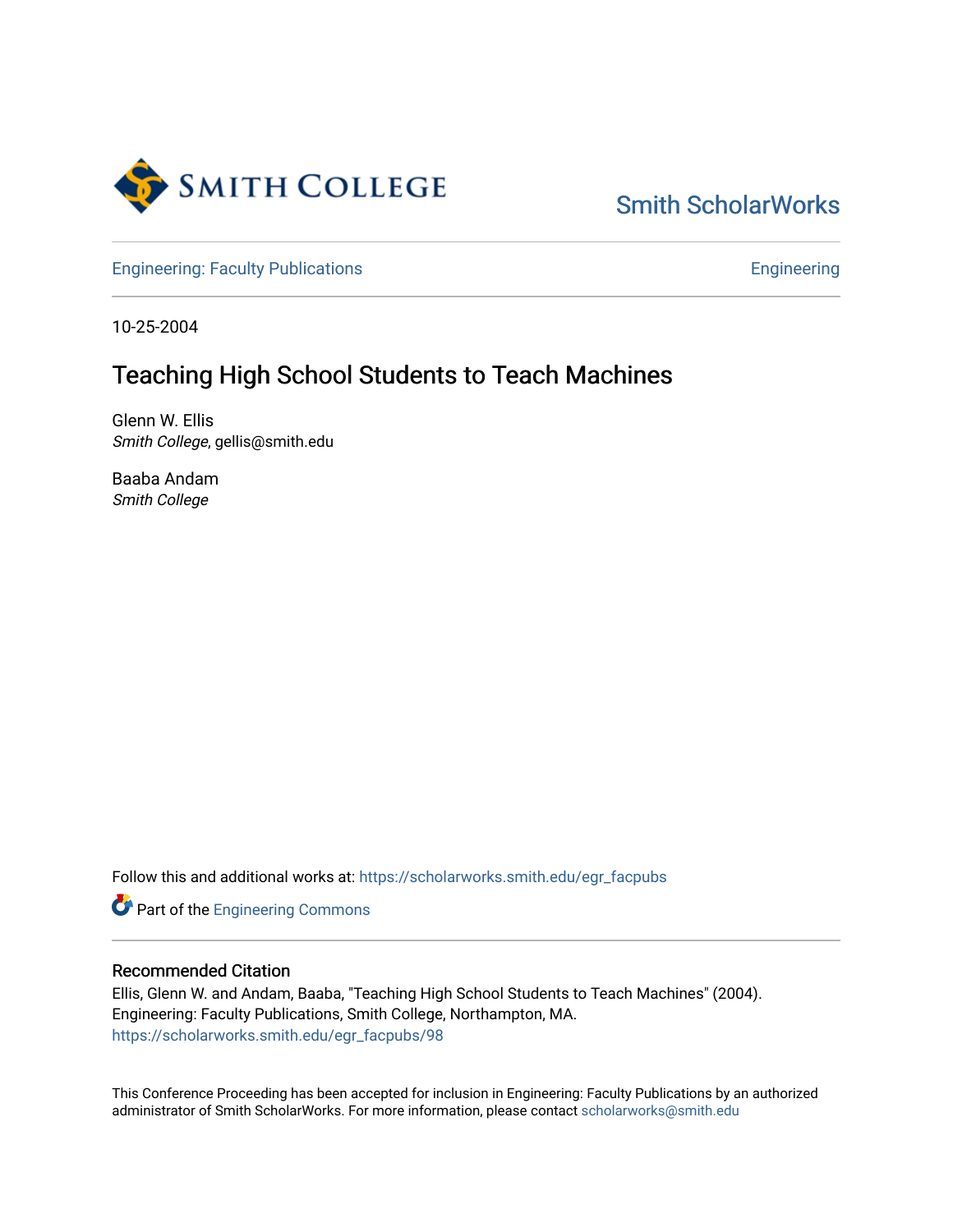## **Teaching High School Students to Teach Machines**

**Glenn W. Ellis and Baaba Andam Smith College, Northampton, MA** 

### **ABSTRACT**

In this paper we present elements of a learner-centered AI curriculum for high school students that was field-tested in two private high schools. One of these elements is a unit in which students explore the possibilities of machine intelligence and consciousness through readings and hands-on activities. Also presented in the paper is a unit for teaching students about artificial neural networks (ANN) and their application. In this unit students learn to develop and train ANNs through small projects and activities that lead up to an independent research project. Examples of student projects are presented including the application of ANNs for modeling the ozone disinfection of water, the price of real estate as determined by housing features in a local market, and admission into an independent boarding school based upon admissions application data.

### **INTRODUCTION**

The field of robotics has becoming increasingly accessible to students of all ages. For example, Lego robotics kits are now commonly used to teach robotics in K-12 classrooms. However, other branches of artificial intelligence (AI) still remain inaccessible to pre-college students in spite of their educational potential.

In this paper we will present our curriculum for two topics covered in a learner-centered AI course that we have developed. The first topic is philosophy of the mind with a focus on the possibility of machine consciousness and the Turing test. Our experience has shown that high school students are particularly interested in the questions investigated in this part of the course. AI may be the means for self-exploration at a time when students are trying to understand the essence of their own existence and identity. This topic also provides part of a conceptual framework into which the technical subjects of the course can be understood and examined. The second topic presented is artificial neural networks (ANNs) and their application for student research. Because of their ability to learn and importance in the AI field, we have found the study of ANNs to be engaging to students and to offer numerous possibilities for development of metacognitive and critical thinking skills.

The curriculum described in this paper has been taught at St. Paul's School, a private, independent boarding school in Concord, NH and Brunswick School, a private, independent day school in Greenwich, CT. At St. Paul's School the class was taught for four years with a class size after the first year of 12 students. Because of the demand for the course and the course registration procedure, almost all of the students were seniors. At Brunswick School the class was taught for three years to a class size of about 6 students. At Brunswick School students from grades 9-12 were equally represented.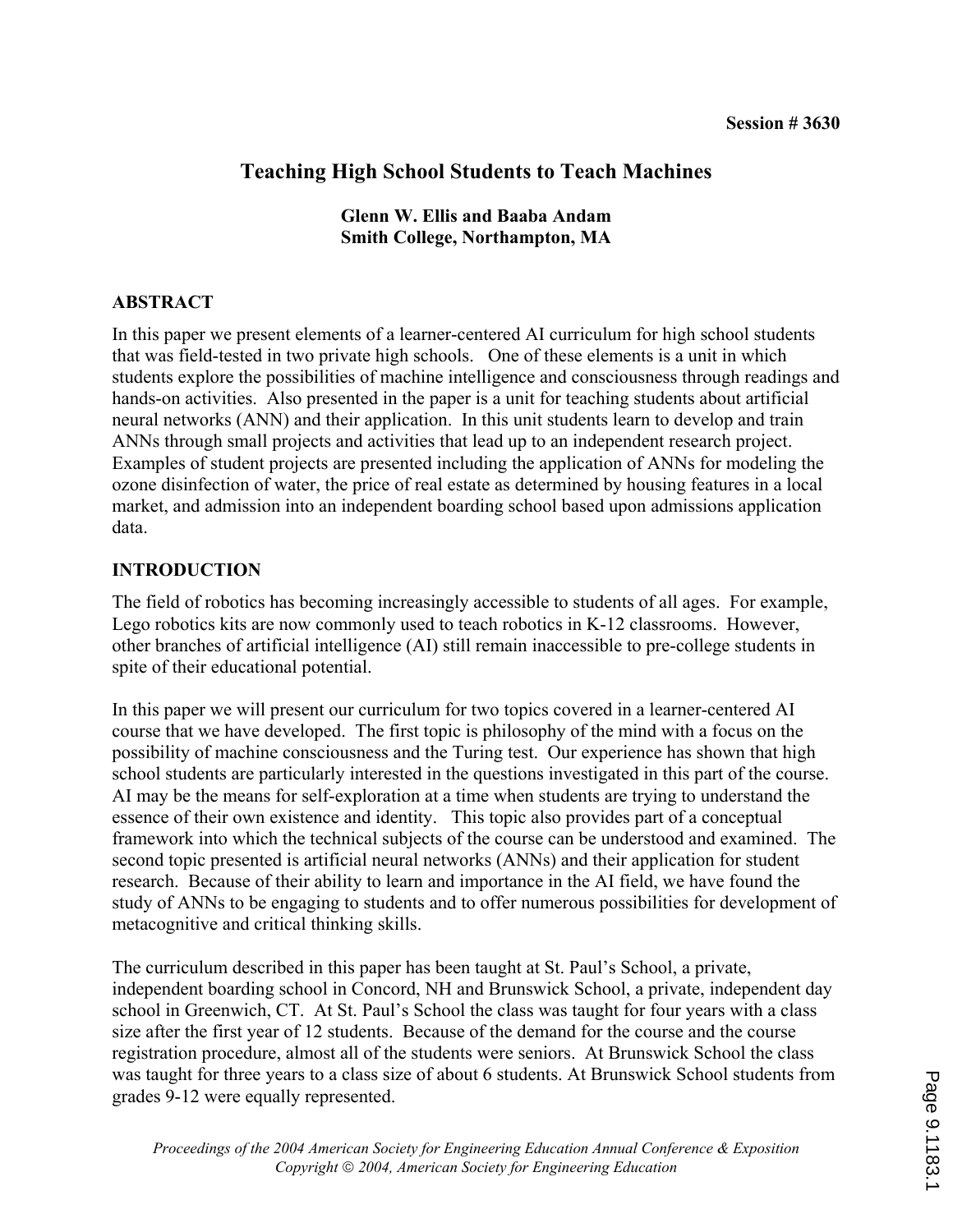### **COURSE CONTENT**

In the fall semester students are introduced to philosophy of the mind as they explore machine consciousness. These issues are revisited and applied to content presented throughout the rest of the course. Next, the students explore the history of artificial intelligence. While they do not write computer code, they do use a variety of classical AI software applications. Then students learn about the Turing Test and apply the ideas behind it in a number of applications. Finally, students complete an in-depth unit on connectionism in which they learn about and use artificial neural networks (ANNs).

In the spring semester students apply their understanding of artificial neural network through an in-depth independent research topic. While working on their projects, students also explore AI topics such as robotics or artificial life. Curriculum elements from several topics throughout the course are presented in greater depth in the following sections.

### **Machine Consciousness**

There's something queer about describing consciousness: whatever people mean to say, they just can't seem to make it clear. It's not like feeling confused or ignorant. Instead, we feel we know what's going on but can't describe it properly. How could anything seem so close, yet always keep beyond our reach?

### --Marvin Minsky, *The Society of Mind<sup>1</sup>*

Students begin the course by investigating the question, "Can machines be conscious?" To begin to understand the question, a review of related topics in philosophy, mathematics, physics, biology, and other subjects are introduced through readings and a variety of classroom activities. A particular emphasis on teaching the mathematical roots of AI is made and includes the study of Hilbert, Russell, Church, Turing and others. Because we know that students learn best when the knowledge and experiences that each brings to the classroom are engaged<sup>2</sup>, we begin the course with the activity shown in Figure 1. In this activity students attempt to answer a variety of questions related to philosophy of the mind and AI, and then share and debate them with their classmates. Many students are surprised that there are not simple answers to each question that can be memorized, but that instead each question requires further study to understand the issues related to each.

Two assignments in this unit are of particular importance. In the first assignment students explore web-pages and a variety of readings on Alan Turing in preparation for writing a paper on his role in the history of artificial intelligence and the debate over machine consciousness. In the second assignment students integrate everything that they have learned in the course with additional research to prepare for a formal debate on the question—"Is it possible for a machine to be conscious?" After a number of years of trial and error, we have found the following format to be most effective for stimulating purposeful debate.

Affirmative constructive speech (6-8 minutes) Negative constructive speech (6-8 minutes)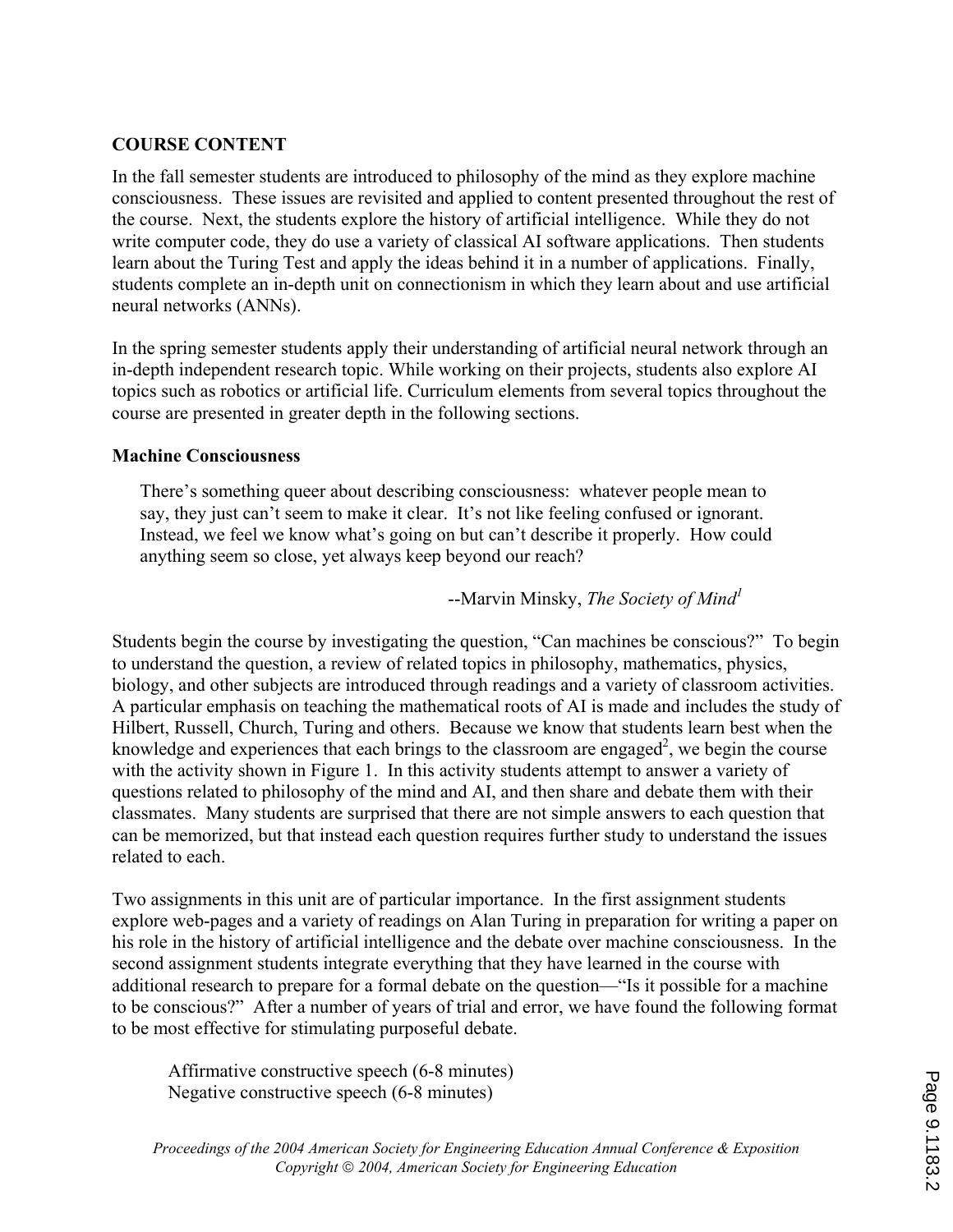Break to coordinate rebuttal speeches (2 minutes)

Affirmative rebuttal speech (4-6 minutes) Negative rebuttal speech (4-6 minutes)

Each side takes turns questioning the other side (30 minutes)

Try to answer the following questions and be prepared to discuss/debate them in class. Don't look up definitions in the dictionary or get frustrated if you find the task to be impossible at times—this is normal.

- 1. Observe your own thinking for several minutes (not easy). What was your mind doing during that time? What is thinking?
- 2. Observe your own consciousness for several minutes. What is it? Do you think animals are conscious? If yes, are all animals conscious, or is there a cutoff at some level of life forms?
- 3. Is it *theoretically* possible for a machine to think or be conscious? (Ignore limitations of technology, manufacturing, etc.)
- 4. Suppose a machine fools you into thinking that it is a human being. Does this mean that the machine is thinking or that it is conscious?
- 5. Can the workings of the human mind be written into a computer code (albeit a long one)?
- 6. Can a machine be creative? Have feelings? Have emotions? Have free will?
- 7. What is it that differentiates life from non-life? Can creatures that exist in a computer program be alive?

Figure 1 Assignment for bringing out student preconceptions about machine consciousness and other topics.

### **Turing Test**

In Alan Turing's classic article "Computing Machinery and Intelligence",<sup>3</sup> he begins with the quote "I propose to consider the question, 'Can machines think?'" and then proceeds to describe a procedure for investigating machine intelligence. Turing writes:

The new form of the problem can be described in terms of a game which we call the 'imitation game'. It is played with three people, a man (A), a woman (B), and an interrogator (C) who may be of either sex. The interrogator stays in a room apart from the other two. The object of the game for the interrogator is to determine which of the other two is the man and which is the woman. He knows them by labels X and Y, and at the end of the game he says either 'X is A and Y is B' or 'X is B and Y is A'. The interrogator is allowed to put questions to A and B thus: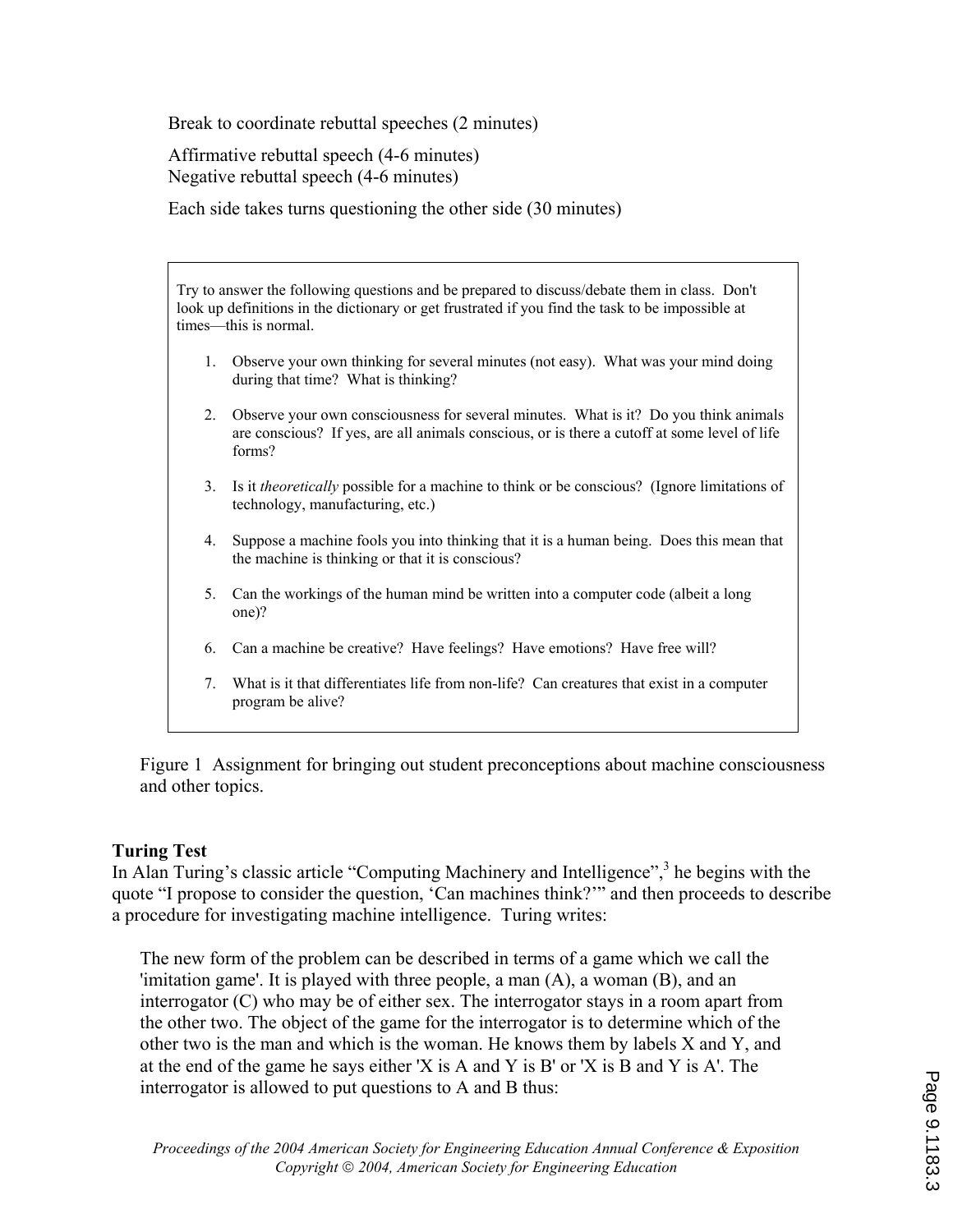C: Will X please tell me the length of his or her hair?

Now suppose X is actually A, then A must answer. It is A's object in the game to try and cause C to make the wrong identification. His answer might therefore be

'My hair is shingled, and the longest strands, are about nine inches long.'

In order that tones of voice may not help the interrogator the answers should be written, or better still, typewritten. The ideal arrangement is to have a teleprinter communicating between the two rooms. Alternatively the question and answers can be repeated by an intermediary. The object of the game for the third player (B) is to help the interrogator. The best strategy for her is probably to give truthful answers. She can add such things as 'I am the woman, don't listen to him!' to her answers, but it will avail nothing as the man can make similar remarks.

We now ask the question, 'What will happen when a machine takes the part of A in this game?' Will the interrogator decide wrongly as often when the game is played like this as he does when the game is played between a man and a woman? These questions replace our original, 'Can machines think?'

In this curriculum unit students learn about the Turing Test and participate in a number of activities that utilize the ideas behind it. These activities allow students to explore chatterbots programs that attempt to simulate the conversation of a human being—while also developing critical thinking skills.

Students begin the unit by reading articles<sup>4</sup> describing and discussing the Turing test. Based upon these readings, students then work on an activity designed to bring out their preconceptions on the subject. In this activity students write down their best question for an interrogator to use to differentiate a human from a machine. Each of these questions is written on the board and the students then work together to decide which they think may be effective. For example, they may discuss if real world knowledge or semantics is necessary to provide a reasonable answer? Sample student questions are the following:

If you were with 100% certain that you would die within a month, what would you do?

Could you explain the meaning of "Why did the chicken cross the road?"

What question would you ask to test a computer's intelligence? How would you answer it?

We have found the gender imitation game described by Turing to be an excellent classroom activity. In our game students in the class act as the interrogator and write questions that are delivered to a male and female located outside of the classroom. We have found that this activity is fun and very engaging for students, raises issues for discussion regarding gender and stereotypes, and requires students to practice critical thinking and group skills. During the activity much of the learning that takes place occurs as students work together to formulate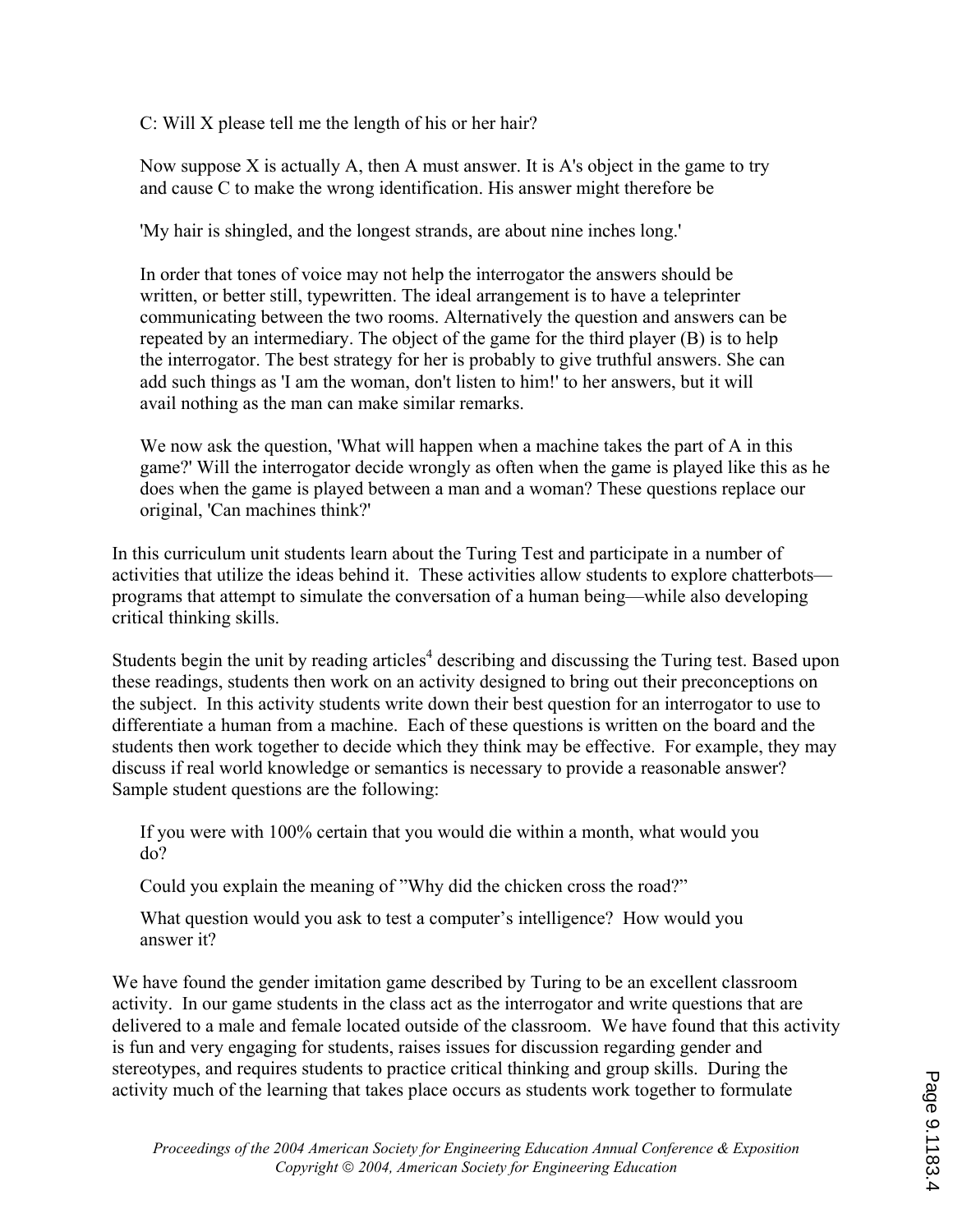questions. An example of the questions and answers in one class are shown in Figure 2. Once they have completed the game and attempt to identify the gender of the players, students continue their learning by reading the questions and answers recorded from previous games. From these games they identify good and bad questions and discuss the merits and flaws of each. They also conjecture on the gender make-up of the questioning team.

A student originally suggested this activity after having read Turing's paper and it has proven to be as engaging and complex as the issues it explores. Students are surprised and excited to explore gender issues in a computer science/technology class. We have several observations from watching the game. First, single sex questioning teams are at an extreme disadvantage and often cannot expose the imposter. Second, almost all teams ask questions based upon stereotypes, but then realize later that the answer tells them little. For example, one group asked the question, "How do you handle a flat tire?" Their discussion indicated that they expected the female to call for help and the male to put on the spare tire. As expected they received each of these answers ("Call AAA" and "Open the trunk, get out the jack and jack up the car, change tire!), but after much debate decided that the question was useless. Both a female that met their stereotype and a male imitating that stereotype would answer call AAA. Finally, just as in a Turing Test for differentiating humans from machines, the best questions require real world experience and more lengthy answers. For example, the question "What do you do in the morning?" resulted in responses of "Shower, wash face, brush teeth, put contacts in, get dressed, brush hair, put on mascara lip gloss, pack bag" and "I get up, get dressed and head over to breakfast." The second respondent was immediately exposed to be the imposter.

At this point the students have developed some sophistication in the relevant questioning and analytical skills and are ready to "converse" with chatterbots. In the first activity students converse with six different chatterbots. They are encouraged to ask questions inside and outside of the chatterbot's knowledge domain (if it has one) and probe its ability to parse sentences with varying syntax and ambiguities requiring semantics for understanding. They individually rank each program's humanness and list its strengths and weaknesses. Later this information is shared and discussed by the class.

Once students have completed the previous activity, they are then ready to begin a more in-depth investigation of chatterbots. In this assignment students choose one of the chatterbot programs that they have already worked with and write a paper describing in detail the logic it uses to imitate conversation. Key to this assignment is the student's effort to develop a logical plan of questioning that exposes the chatterbot's programming logic. For example, part of a line of questioning could be the following questions.

- 1. Are you alive?
- 2. Are you alive?
- 3. You are alive?
- 4. Are you alive.
- 5. Are you allive?

By comparing the answers to the first and second questions, the student gains clues into the randomness of the answers. Comparing the first and third questions provides information as to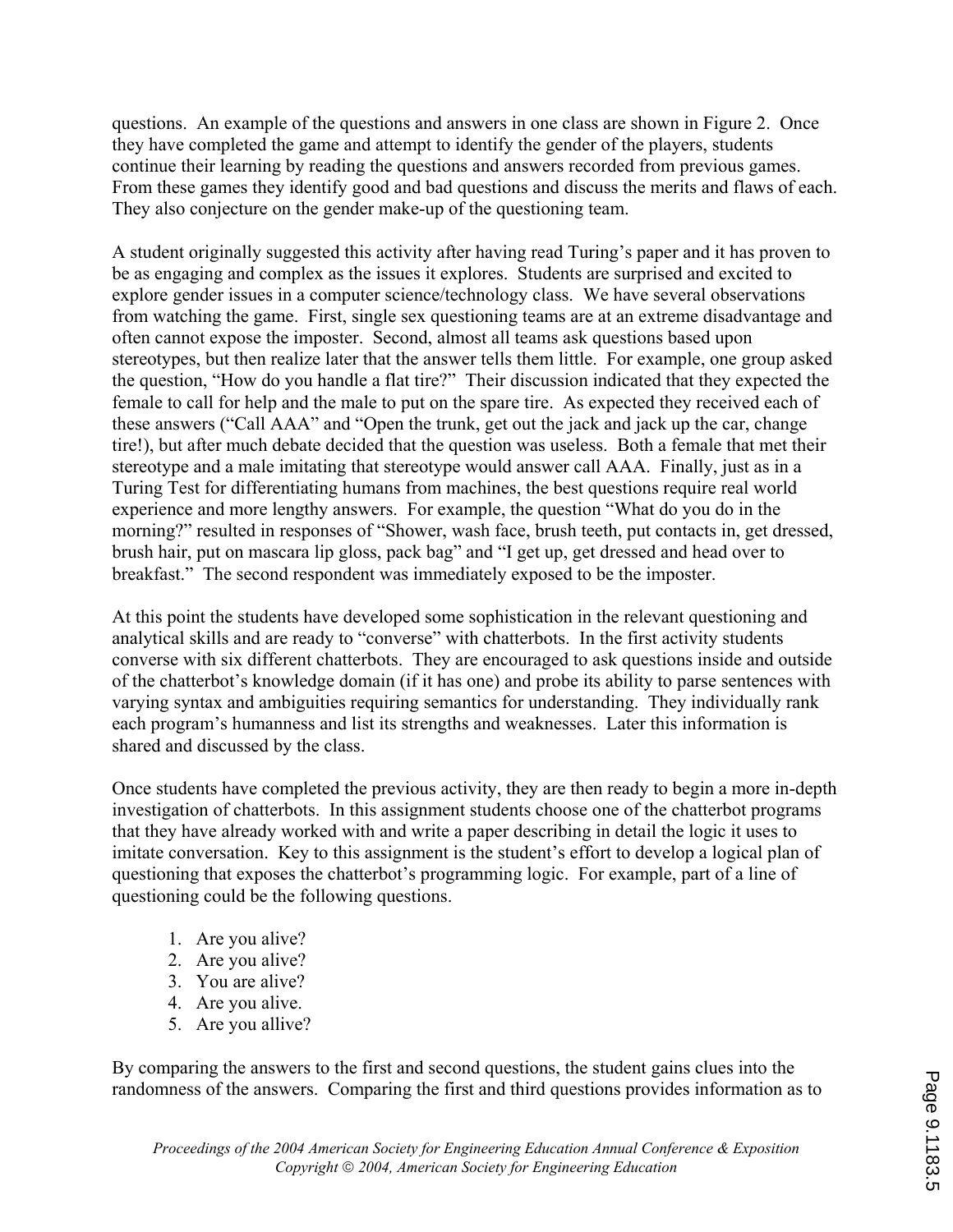how the program deals with word order. The fourth question investigates the importance of punctuation and the fifth question explores the chatterbot's ability to deal with misspellings that a human could easily understand. Students are highly engaged in this activity and normally develop a sophisticated understanding of the workings of their chatterbot. One student mapped the chatterbot Alice<sup>5</sup> and posted his assignment paper on his personal website. He later received an e-mail from one of Alice's programmers (who had found his paper during a web-search) expressing amazement that a high school student had managed to so fully map Alice's logical structure.

### **What is your favorite scene in "Legends"?**

- X When the guy walks in and finds Brad Pitt and his brother's wife are hitting it off. It's an awkwa moment for everyone.
- Y Where Brad Pitt kissed his brother's fiance.

#### **Name 7 fashion magazines**

- X Vogue, Bazaar, Elle, Mademoiselle
- Y Seventeen, Cosmo, YM, Teen, Redbook

#### **Where do you start shaving your legs?**

- X ankles
- Y At the ankle

#### **Describe the perfect date.**

X Candle lit dinner followed by a walk on a secluded beach.

Y He has to be a guy that is nice enough to hold doors for me but not to egotistical so that he has to for me.

#### **What is a crimper?**

- X A crimper makes your hair wrinkly
- Y A crimper crimps hair to make it look like how it does when you take you hair out of braids.

#### **Did you like Topgun? What is your favorite scene?**

- X I love Top Gun. My favorite scene is where Tom Cruise is singing "You've Lost That Loving F with his buddy in the bar.
- Y I liked Top Gun but I last saw it a long time ago. The scene I liked best was where Tom Cruise g back with the lead actress at the end.

#### **If you have red hair, would you wear a black or pink dress**

- X black
- Y I'd chose the black dress if its not too skimpy.

#### **How do you flirt?**

- X By smiling and acting very interested in what the other person has to say. Winking help too.
- Y I'll look at a guy a certain way and talk to him when I see him.

*Note: X is female and Y is male.*

Figure 2 Example of Turing's imitation game. (Class was composed of 6 males and 4 females. In this class 7 students guessed the gender of X and Y correctly.)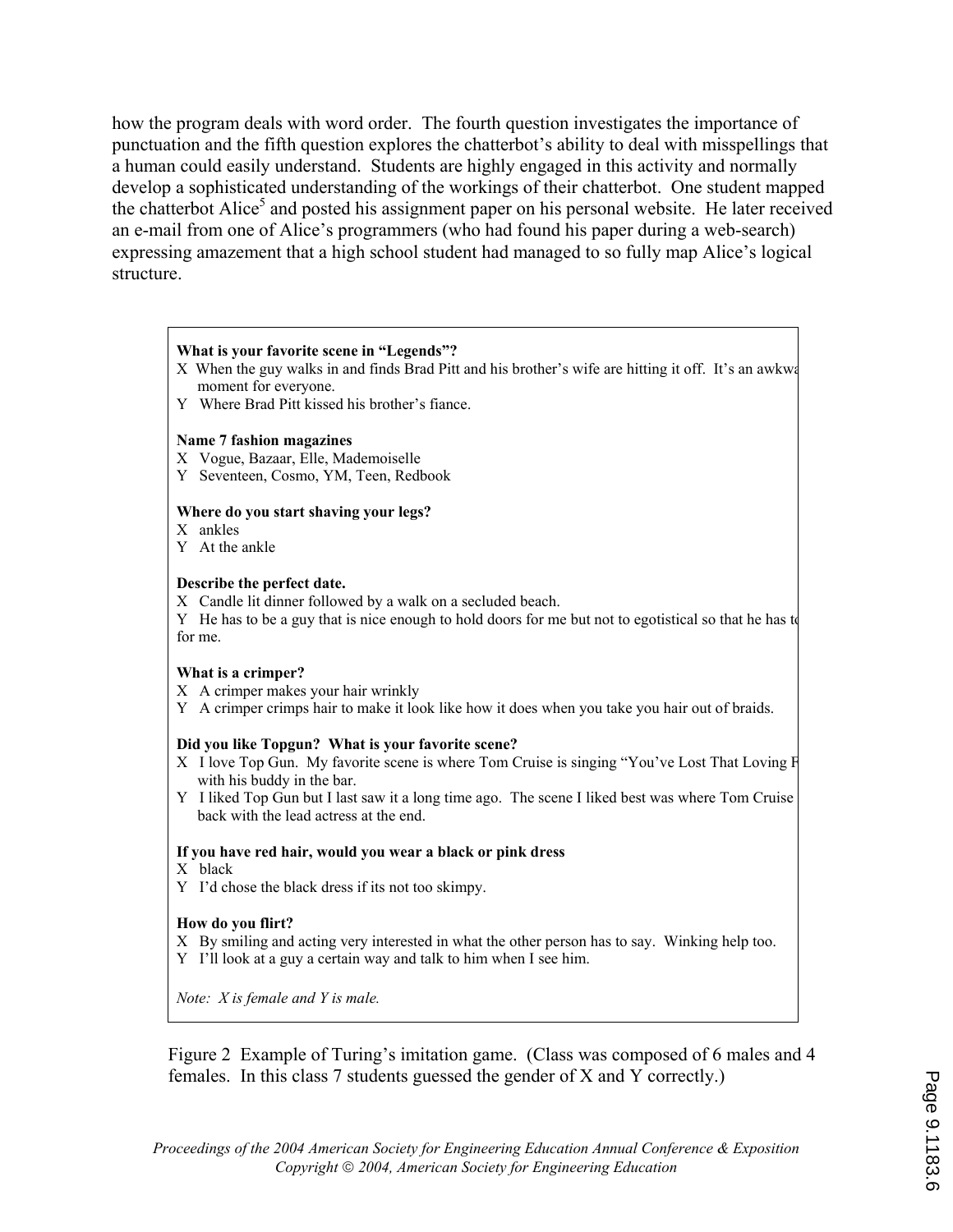### **Artificial Neural Networks**

Artificial neural networks are designed, from a blue print of the brain, to simulate the brain's capability to think and learn through perception, reasoning, and interpretation. These networks use highly interconnected groups of neurons to process information in parallel. Although ANNs can learn through a variety of means, the most popular method is by example and repetition referred to as back propagation. In these networks the ANN learns to relate input and output variables through exposure to a training set consisting of input/output values. Once a network has trained on a data set, its knowledge can then be assessed and validated by testing its ability to predict output variables for a data set that it has never seen before. ANNs have a wide range of applications and details of their operation are described in many resources, such as J. Lawrence.<sup>6</sup>

Students are introduced to back propagation ANNs through directed readings and a variety of class activities. During this time they must complete three assignments in which they learn to use a feed-forward, back-propagation artificial neural network using *Brainmaker* software<sup>7</sup> to complete increasingly advanced, open-ended assignments. The first two of these assignments are based on tutorials that are provided with the software.

In the first assignment students become familiar with the software and begin to develop a feel for the behavior of ANNs. In this assignment they use an ANN to recognize fruit based upon information describing their shapes, sizes, and colors. An interesting aspect of this network is its use of color mixing. Fundamental to all phases of the assignment is to encourage students to experiment with the network to see how varying learning parameters, network architecture and training data affect network performance. In the first phase of the assignment, students learn how to train, test and validate an ANN by using data that is provided to them. In the second phase of the assignment, students learn how to work with data files by adding additional facts to the training set. For example, the original data set includes only examples of bananas that are yellow, but they may be green also. In the third phase of the assignments students modify the dataset and the input/output structure of the network architecture by adding additional fruits and characteristics (such as texture) to the training set. In the final phase of the assignment students make up their own network from scratch to model a different subject.

In the second assignment students use an ANN to find a relationship between housing parameters (living area, number of bathrooms, etc.) and selling price. Again a data set for training the network is provided. The objective of this tutorial is to expose students to more a more realistic training situation and to techniques for understanding the trained network through a sensitivity analysis.

In the third assignment students in the class must work together to collect a dataset to be modeled. For example, in one year the class polled the student body for their political preferences in an upcoming presidential election. They used an ANN to model the relationship between the information about the survey respondent (sex, age, and other variables) and their preferred candidate. From the trained model students could then predict candidate preferences and examine which variables are related to them. In addition to applying what they have learned in the two previous assignments, students learn about sampling and data collection issues. They also must decide together upon a topic that is worthy of study and appropriate for ANN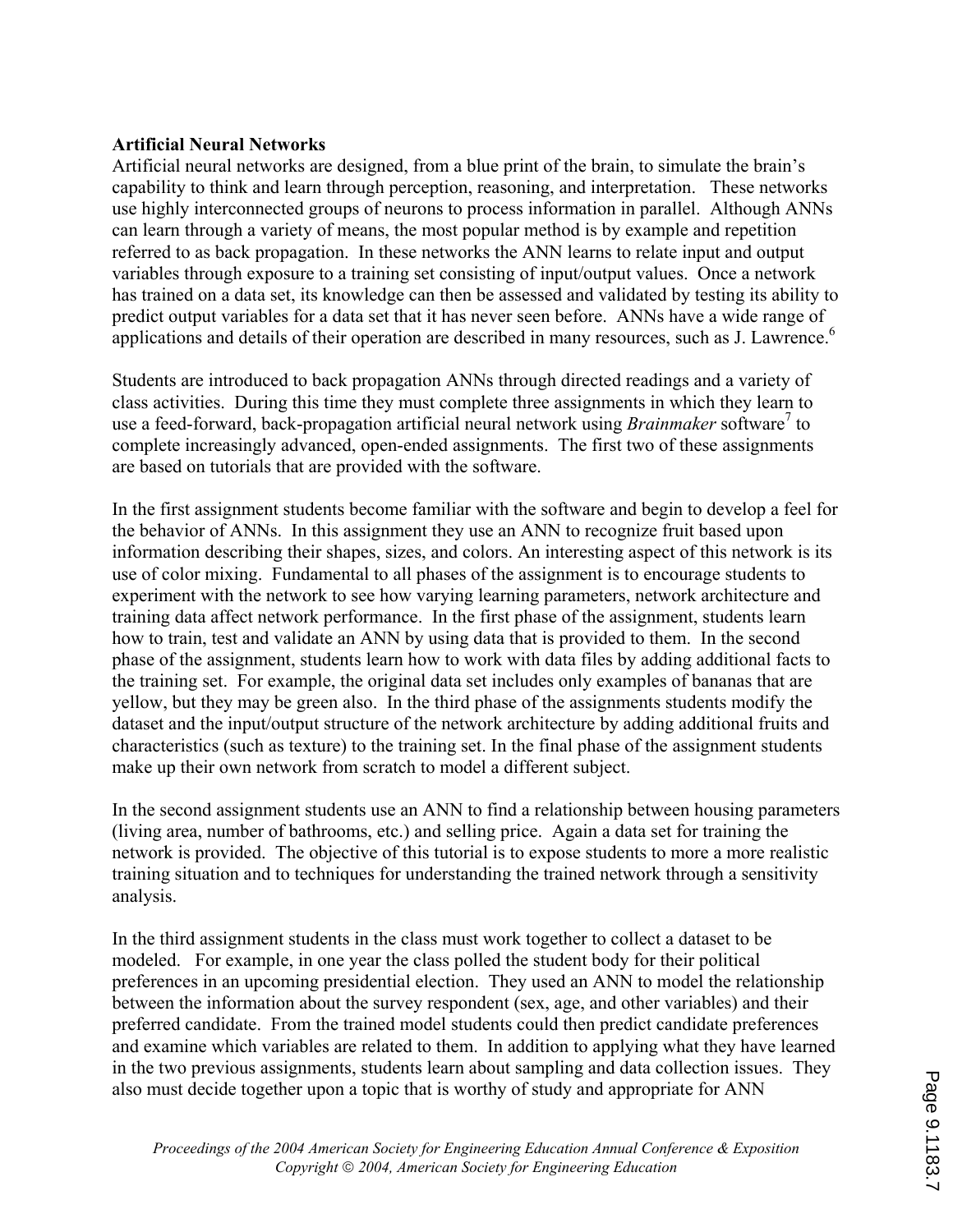modeling. During this process students discuss and debate the quantity and quality of the data that they will collect. Will it be biased or independent? Will there be enough data to train a network? During the process of choosing a topic, collecting data, fitting a model, and analyzing the results, students encounter and learn about many of the potential pitfalls that they will face in their independent research project.

### **Independent Research Projects**

The second half of the course is focused on completing an independent research project that involves the use of an ANN. This phase of the course is structured to simulate a professional research experience in which the instructor plays the role of a funding program director. The steps are as follows:

- 1. Students receive a request for proposals (RFP). To add realism, the RFP is written in a style similar to research funding agencies.
- 2. Students devise an original research idea and discuss it with the program director.
- 3. Students submit a formal research proposal that communicates what they want to accomplish, justifies the value of the research, and devises a detailed plan of action showing that the research can be successfully completed.
- 4. The proposal is peer-reviewed by classmates and other qualified reviewers if applicable. The final decision for acceptance rests with the program director, but it is based upon the peer reviews.
- 5. Several times during the research period students informally present their research to their classmates and receive feedback and advice. They are also required to submit a short progress report midway through the semester.
- 6. At the end of the semester students submit a research paper that is peer-reviewed by their classmates and make a formal presentation.

Throughout this process the importance of helping their classmates through peer-review and more informal means is emphasized and encouraged. The following are summaries of three students projects.

### *Modeling student admissions*

In this project an  $11<sup>th</sup>$  grade student used an ANN to model the admissions decision process at St. Paul's School. Similar to the college admission process, committees read through application files and decide whether to accept, deny or waitlist an applicant. The student was granted access to student admissions files (with identifying information deleted). Using these files, he developed an ANN that used the geographic location of the applicant, grade applied to, sex, minority classification, Secondary School Admission Test (SSAT) scores (verbal, quantitative, and reading comprehension), interview score (academic and personal) and the number of the applicant's alumni ancestors as input variables. The out variables were whether to admit, waitlist or reject the applicant. The student used some of the available data to train the neural network and then set aside the rest to validate it. Using the validation set, he found that the network made the same admissions decision as the admissions office 77% of the time.

Of particular interest in this project was a sensitivity analysis that showed which variables were most important in the admissions process. This was not only interesting from an academic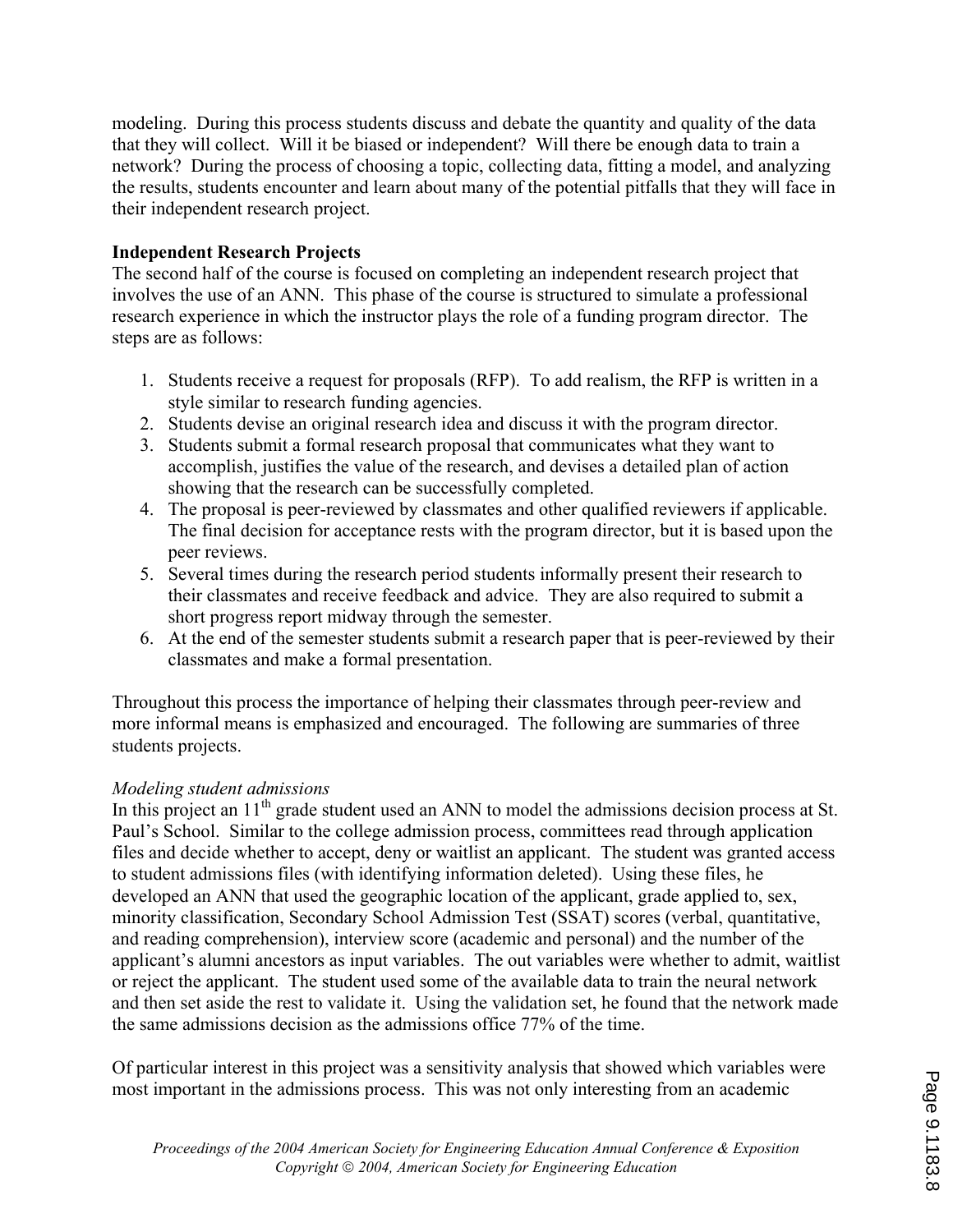standpoint, but also useful to the school which was under pressure from alumni who expressed concerns that alumni relationships were not being given proper consideration in the admissions process. The ANN showed that having alumni relations was the most important factor in the admissions process. Other factors that were found to be important were interview ratings, standardized test scores and minority classification.

### *Modeling Water Disinfection*

In this project a student used an ANN to model data from an experimental study $\delta$  on the use of ozone to inactivate a parvovirus in a synthetic and an actual industrial water source. The goal of his analysis was to predict the necessary ozone dose needed to disinfect the water as a function of specific environmental conditions. The network consisted of six inputs (time, alkalinity, organic carbon concentration, initial virus concentration, sonication, and ozone residual) and one output (virus concentration). The network was found to be highly effective in predicting the outcome of ozone disinfection. A sensitivity analysis revealed that the network learned relationships among the variables similar to known and accepted trends.

It was shown in this project that the ANN modeled the ozone disinfection process more accurately than accepted Environmental Protection Agency (EPA) and conventional modeling techniques. This pointed to the potential for using ANNs to increase the efficiency of the disinfection process. Also, from the sensitivity analyses, optimum ozonation levels and environmental situations were quantified. The results of this project were presented at the Florida AI International Conference<sup>9</sup> and published in *Environmental Engineering Science*<sup>10</sup>.





### *Modeling Real Estate Prices*

In this project a student used an ANN to model housing prices in his hometown of Greenwich, Connecticut. Input variables to the network included house size (square ft., number of bathrooms, number of bedrooms, number of garages), style (3 styles), land (acreage, pool, tennis courts, lake frontage, ocean frontage) and location (9 neighborhoods). The output variable was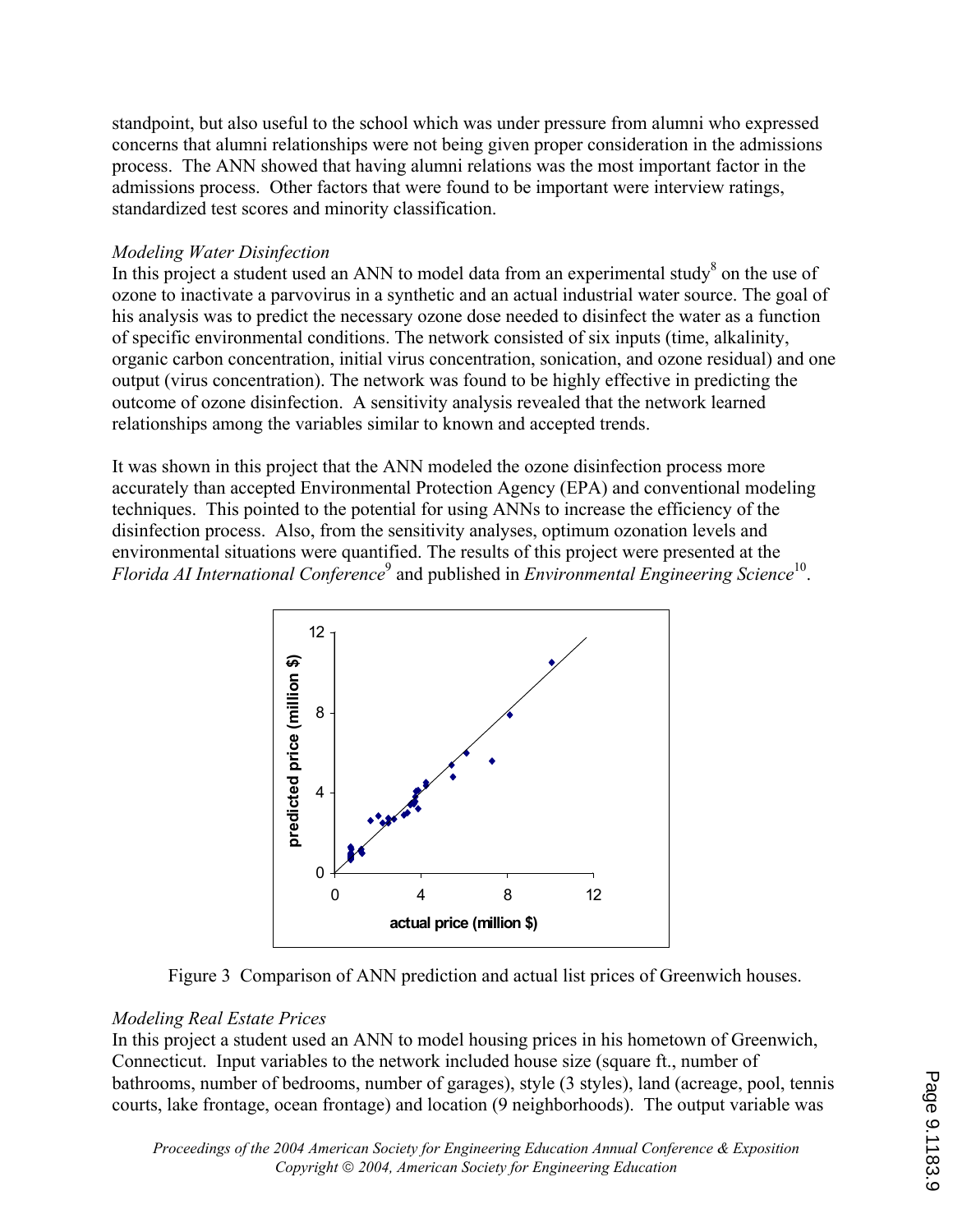the list price of the house. The excellent ability of the network to predict housing prices is illustrated in Figure 3. Through a sensitivity analysis the student investigated the effect of various input variables on the listing price.

In his project report the student noted the potential uses of his network. They included assessing the effect of input variables on price (i.e. predicting the value that adding a bathroom will have on the house price or measuring the value of water frontage), detecting price trends in the market, and helping determine appraisal values.

### **ASSESSMENT**

Grading in the course was largely based on student performance on papers and presentations. During the research phase of the course, the effort and quality of peer reviews and other means for assisting classmates was included in addition to individual project performance. A mid-year exam was administered at the end of the fall semester (see Fig. 4). Because students were typically highly engaged and motivated in the class, they tended to score well with an average score of about 90%.

Student interest in the course was tremendous. When it was first offered at St. Paul's School, only three students elected to take the course. Two years later 38 students (about 30% of the graduating class) signed up for the course even though the maximum class size was only 12. Student course evaluations were 100% positive. They often cited the interesting content and interdisciplinary nature of the course, the grading emphasis on projects and papers instead of tests, the flexibility to explore topics that interested them in depth, and the opportunity to conduct independent research. The school administration also viewed the course positively and highlighted it in the recruitment literature.

One other measure for assessing the course is the number of students formally continuing their research after the course ended. While seniors did not continue their research projects during the following year due to graduation and making the transition to college, most underclass students in the course continued their research the following year. Their accomplishments included a refereed article in a professional journal, a presentation at a professional conference, and several regional and national awards in science fairs.

### **DISCUSSION**

Although this paper describes how the curriculum can be implemented as a full-year course, the units and activities are modular and can thus be used in a variety of classroom settings. For example, a course in robotics could include the machine consciousness unit. In Andam et al.<sup>11</sup> we describe how elements of the Turing test curriculum were used in a workshop to help prepare pre-service middle and high school teachers to integrate technology and engineering into their future classrooms. The workshop was required of all Smith College education graduate students and thus was populated by students with varying content specializations. In the workshop the students first worked through the Turing test activities themselves, and then they used the activities to teach a class of middle school girls. Although the field of artificial intelligence and the idea of teaching a class in the subject initially intimidated the education students, their student teaching experience was very successful and highlighted the potential use of AI as an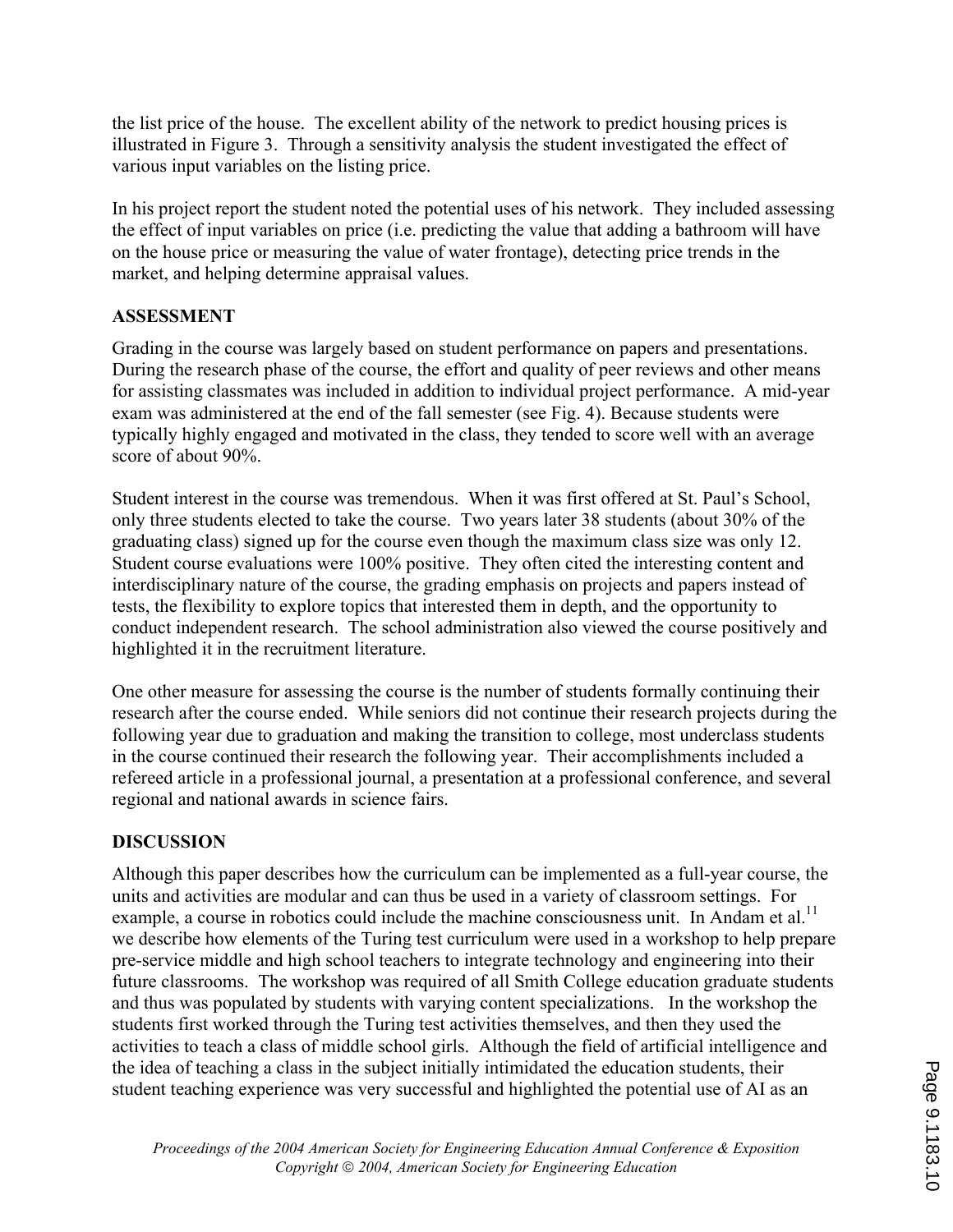interdisciplinary instructional tool. It is interesting to note that each of the teacher's different content knowledge enriched the classroom teaching. For example, the pre-service English teacher led a discussion about the importance of semantics in understanding language and the mathematics teacher used the activities to present topics in logic.

We feel that part of the success of the AI course results from our intended learning outcomes differing from those in typical high school courses. The development of critical thinking skills is an important learning outcome in our course and many of the activities are intended to support their development. Helping students make connections among the subjects that they learn in school is also an important learning outcome. As discussed in Ellis et al.,<sup>12</sup> we typically leave it to students to make these connections and see the big picture. The result is that they are often unsuccessful and their knowledge is domain specific. The interdisciplinary nature of AI helps make these connections explicit through application. For example, during a discussion of artificial life the students became confused. This became an important teaching moment when it was revealed that the confusion was based upon the students' misconception that the laws of physics did not apply to biological systems. A third intended learning outcome is the development of metacognitive skills. For example, in the research section of the course students learn to set their own research goals, plan of action and timeline. They then monitor their progress toward meeting their goals. The peer review process also provides practice for developing assessment skills. Finally, because ANNs are founded in the study of the brain, parallels to human learning exist and are explicit in the field's terminology. The study of ANNs offers students the opportunity to see, manipulate, and measure a form of learning that takes place.

### **CONCLUSION**

We have developed curriculum units for teaching AI that have been shown to engage high school students. A key to their success has been to match the curriculum content and intended learning outcomes with the needs of students. By making an exploration of the possibilities (both theoretical and technological) of an artificial brain the unifying principle of the course, the content is engaging to students at a time when they are developing their own identity. Because the intended learning outcomes focus on thinking skills and knowledge integration, they address student needs that are often not met in other courses.

### **ACKNOWLEDGEMENTS**

This research has been partially supported with generous grants from the GE Foundation, the Ford Motor Company and the National Science Foundation (grant BEE-0230625).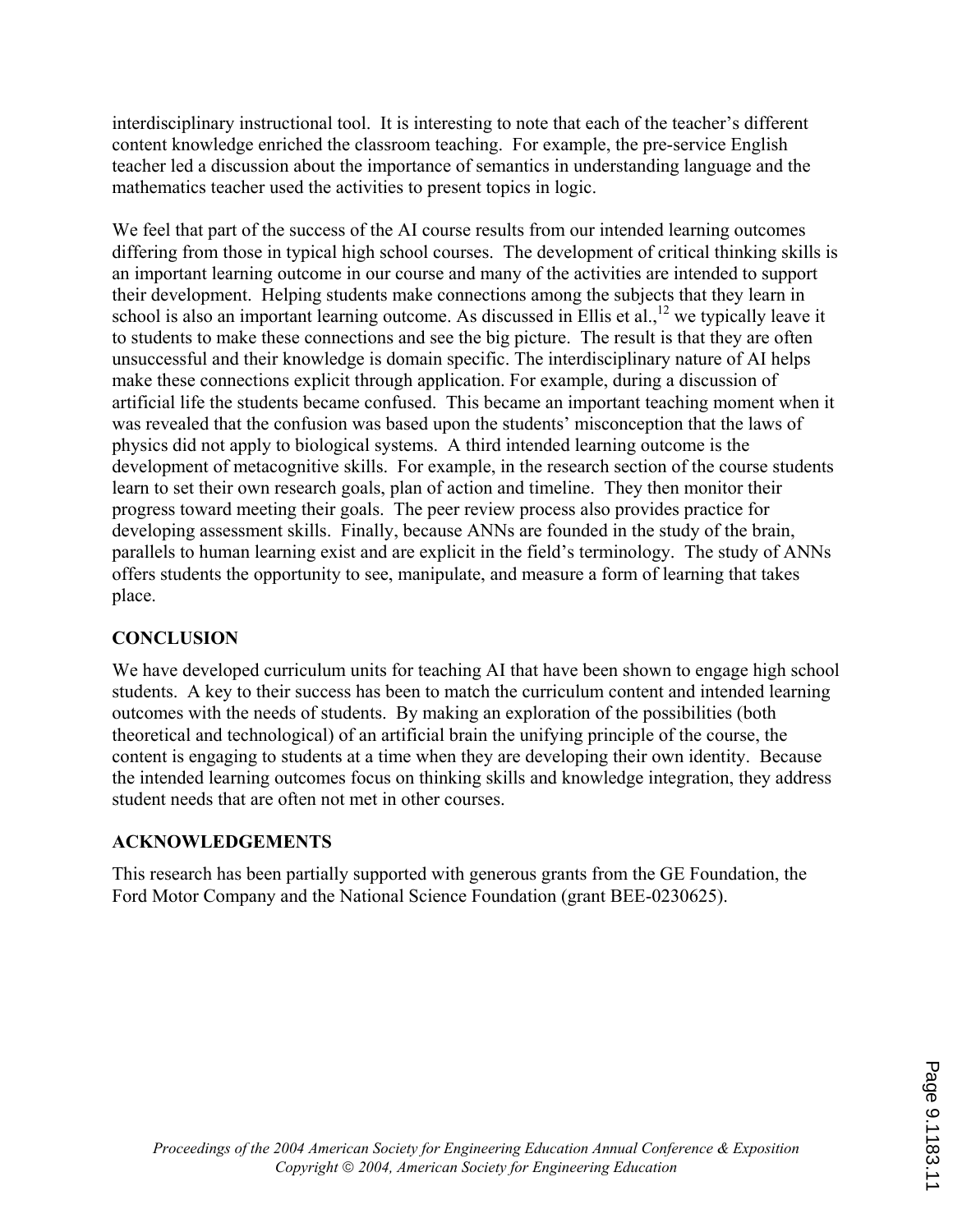#### **Artificial Intelligence Mid-Year Exam**

- 1a. What is Godel's incompleteness theorem and how is it used by Penrose in the debate over machine consciousness?
- 1b. What are the four major positions on machine consciousness?
- 2a. How do classical AI and connectionism differ?
- 2b. In what ways is connectionism superior to classical AI?
- 2c. In what ways is classical AI superior to connectionism?
- 3. Write down a strategy for exposing a computer in a Turing test. Include multiple attack strategies and example questions for each one.
- 4a. What is a Turing machine? What is its significance in the AI movement?
- 4b. What is a universal Turing machine? What is its significance in the AI movement?
- 4c. Write a Turing machine code that given any tape will switch the 0's to 1's and the 1's to 0's. It will continue until it reads two consecutive blanks when moving to the right.
- 5. Briefly discuss how the history of classical AI is both a success and a failure. Give specific examples to support your opinions.
- 6a. What is overtraining in an artificial neural network? Give at least two reasons why overtraining might occur? Explain for each one how it contributes to overtraining.
- 6b. Explain why each of the following might occur for a neural network.
	- low training error with low validation error
	- low training error with high validation error
	- high training and validation error

7. An ANN is being trained to differentiate between the letters P and Q. A database of handwriting samples of the letters is being collected to train the network. There are 50 inputs, 1 output (0 for P, 1 for Q), 8000 training facts, and 1000 validation facts. The result of training with differing number of hidden nodes is shown below.

| Case number | Number of hidden nodes $\frac{1}{2}$ # of iterations |       | Training error | Testing error  |
|-------------|------------------------------------------------------|-------|----------------|----------------|
|             |                                                      | 100   |                |                |
|             |                                                      | 500   | 9.3            | 8.3            |
|             |                                                      | 1000  |                | 9.0            |
|             |                                                      | 5000  | 0.1            | 9 9            |
|             |                                                      | 10000 |                | $\overline{ }$ |

- a. What errors could the investigators make when collecting the data set? How would each of these errors affect the ability of the network to correctly learn character recognition?
- b. Will the training error eventually go to zero? Explain very briefly.
- c. Between what iteration numbers is the optimal network reached?
- 8. Three synapses lead into a neuron that utilizes a sigmoid function. The weights are 2.0, 1.0, and –1.0 respectively. The inputs from other neurons are 2.0, -4.0, and 2.0 respectively. The bias to the neuron is –5.0.
- a. What is the output of the neuron?
- b. If the neuron is not fully trained, which of the above numbers will change during training?

Figure 4 Example mid-year exam.